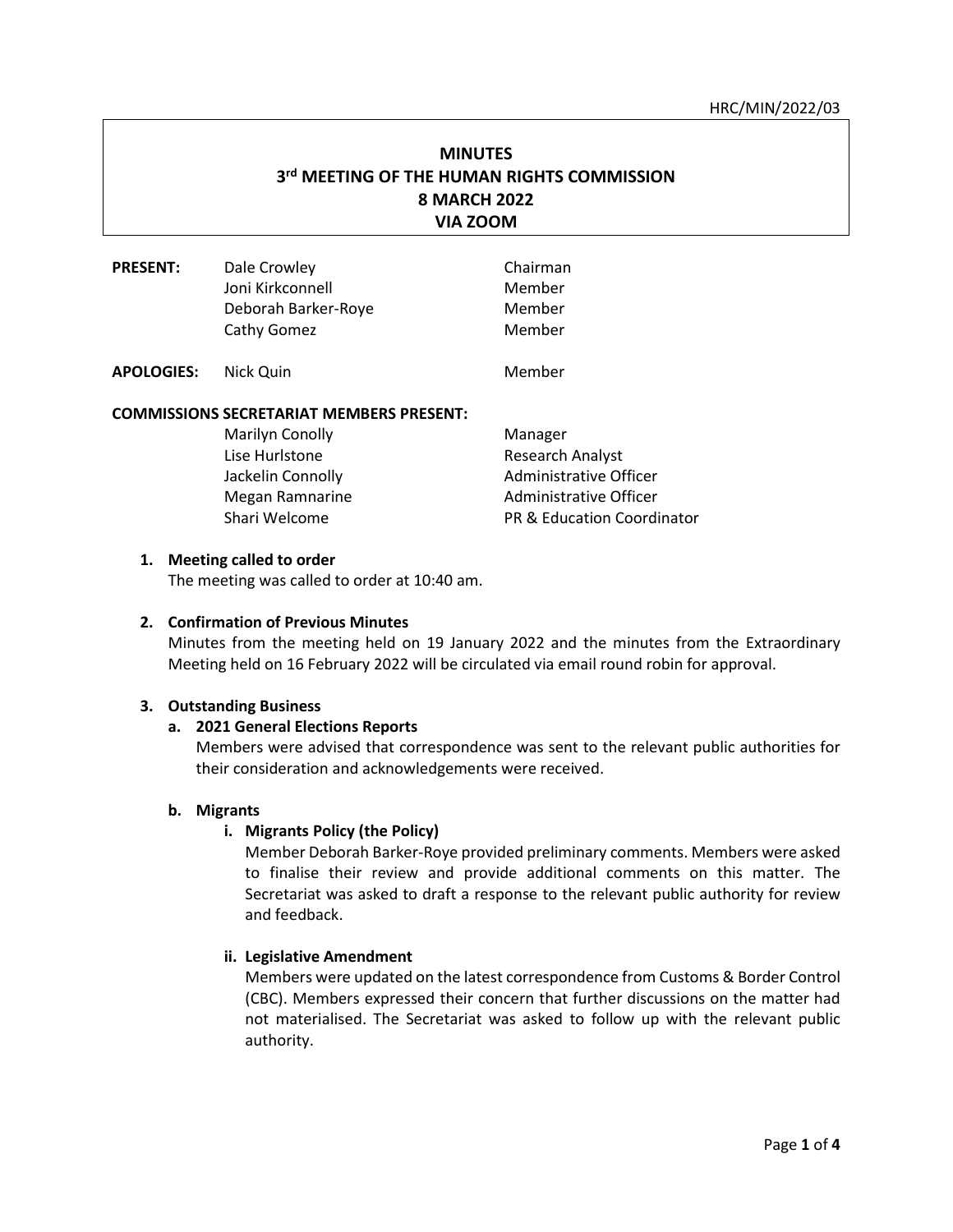# **c. Legal Advice**

Members noted that the selected legal advisor would benefit from additional context to the instructions. The Secretariat was asked to coordinate a call between the HRC Chairman, Member Deborah Barker-Roye, and the legal advisor.

# **d. HRC Annual Report**

The PR & Education Coordinator provided an update on the report. A draft will be sent to the Chairman for review and subsequently circulated to all Members.

### **4. New Business**

# **a. Homophobic Attack Research**

The Secretariat provided Members with research regarding hate speech and discrimination legislation. Members thanked the Secretariat and discussed the next steps in sharing the research content with the relevant public authority for their consideration. The Chairman agreed to make contact and instruct the Secretariat on further actions.

# **b. Luncheon with the Governor**

Member Nick Quin on behalf of the HRC, attended the Ministerial Luncheon in honour of a visiting minister from the UK. The Secretariat was asked to liaise with Member Nick Quin for his brief of the luncheon via email.

# **5. Human Rights Complaints & Enquiries**

# **a. Update on Human Rights Complaint 021/2021**

Members were updated on this complaint. The Chairman requested that this item be kept on the agenda and for the Secretariat to continue to follow up on the matter and to circulate the complaint timeline once finalised for Members' reference.

# **b. Update on Human Rights Complaint 026/2021**

Members were updated that additional information continues to be sought. The Secretariat was asked to submit an FOI request on behalf of the HRC to the relevant public authority, to have the information serve as a baseline for future matters.

### **c. Update on Human Rights Complaint 030/2021**

Members were updated on this complaint. The Secretariat was asked to contact the relevant public authority to seek clarity on additional concerns. Members suggested changes to the HRC complaints form. The Secretariat was asked to contact the relevant public office to inquire about the inclusion of HRC informational packets, and to develop guidance notes and information on the Commission.

### **d. Update on Human Rights Complaint 001/2022**

Members were updated on this complaint. The Secretariat was asked to obtain additional information from the relevant public authority.

### **e. Update on Human Rights Complaint 002/2022**

Members were updated on this complaint. The Secretariat was asked to obtain additional information from the relevant public authority.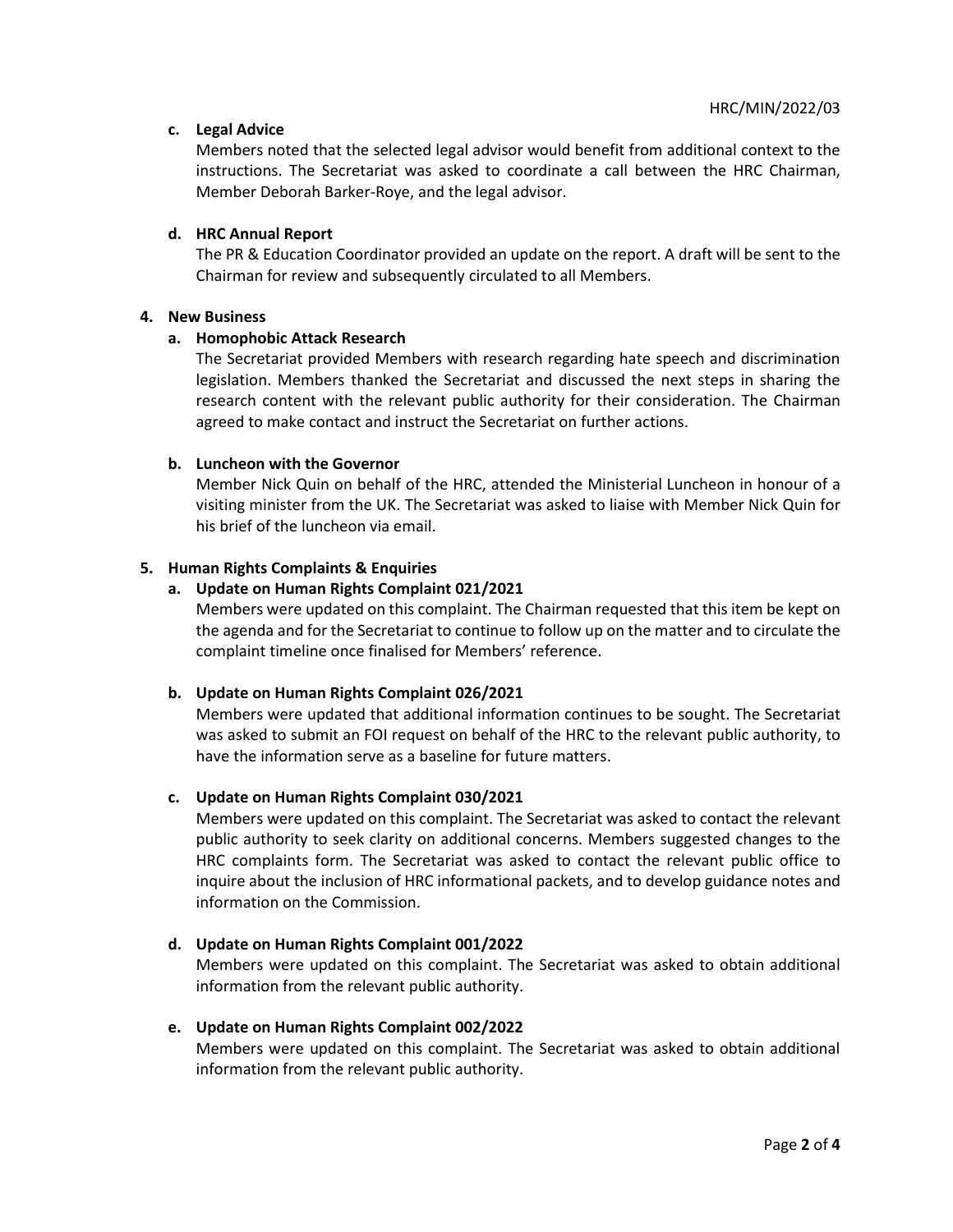# **f. Human Rights Complaint 003/2022**

Members acknowledged this complaint which was received on 27 January 2022 and withdrawn by the complaint on 21 February 2022.

### **g. Human Rights Complaint 004/2022**

Members acknowledged this complaint which was received on 21 January 2022. A letter was sent to the complainant requesting additional information and advising that the file will be closed if a response is not received.

### **h. Human Rights Complaint 005/2022**

Members acknowledged this complaint which wasreceived on 25 January 2022. It was agreed that other avenues for recourse exist based on the submission. The file will be closed and the complainant will be advised accordingly.

### **i. Human Rights Complaint 006/2022**

Members noted this complaint which was received on 26 January 2022. Member Cathy Gomez offered to review and provide assistance with processing the complaint. An additional matter was raised over concerns of communication challenges. The Secretariat was asked to prepare correspondence on behalf of the Chairman to the relevant public authorities to attend the institution and assist persons in need.

### **j. Human Rights Complaint 007/2022**

Members considered this complaint which was received on 7 February 2022. It was agreed that another appropriate avenue for recourse exists based on the submission. The file will be closed and the complainant will be advised accordingly.

### **k. Human Rights Complaint 008/2022**

Members considered this complaint which was received on 25 February 2022. The Secretariat was asked to obtain additional information from the complainant.

### **l. Update on Human Rights Enquiry 003/2021**

The Secretariat advised Members that it awaits further advice on the matter.

#### **6. Any Other Business**

#### **a. Penal Code Reform**

The Secretariat is to complete the draft correspondence to the Law Reform Commission (LRC) regarding the Penal Code Reform Discussion Paper and circulate to Members for their approval.

#### **b. Compass Articles**

Members reviewed and discussed the contents of two articles: "One year on, no decision from Privy Council in Cayman same-sex marriage case" (23 February 2022) and "Cayman's COVID rules challenged by mum and son in historic test case" (24 February 2022). Members agreed that there are no actions to take at this time.